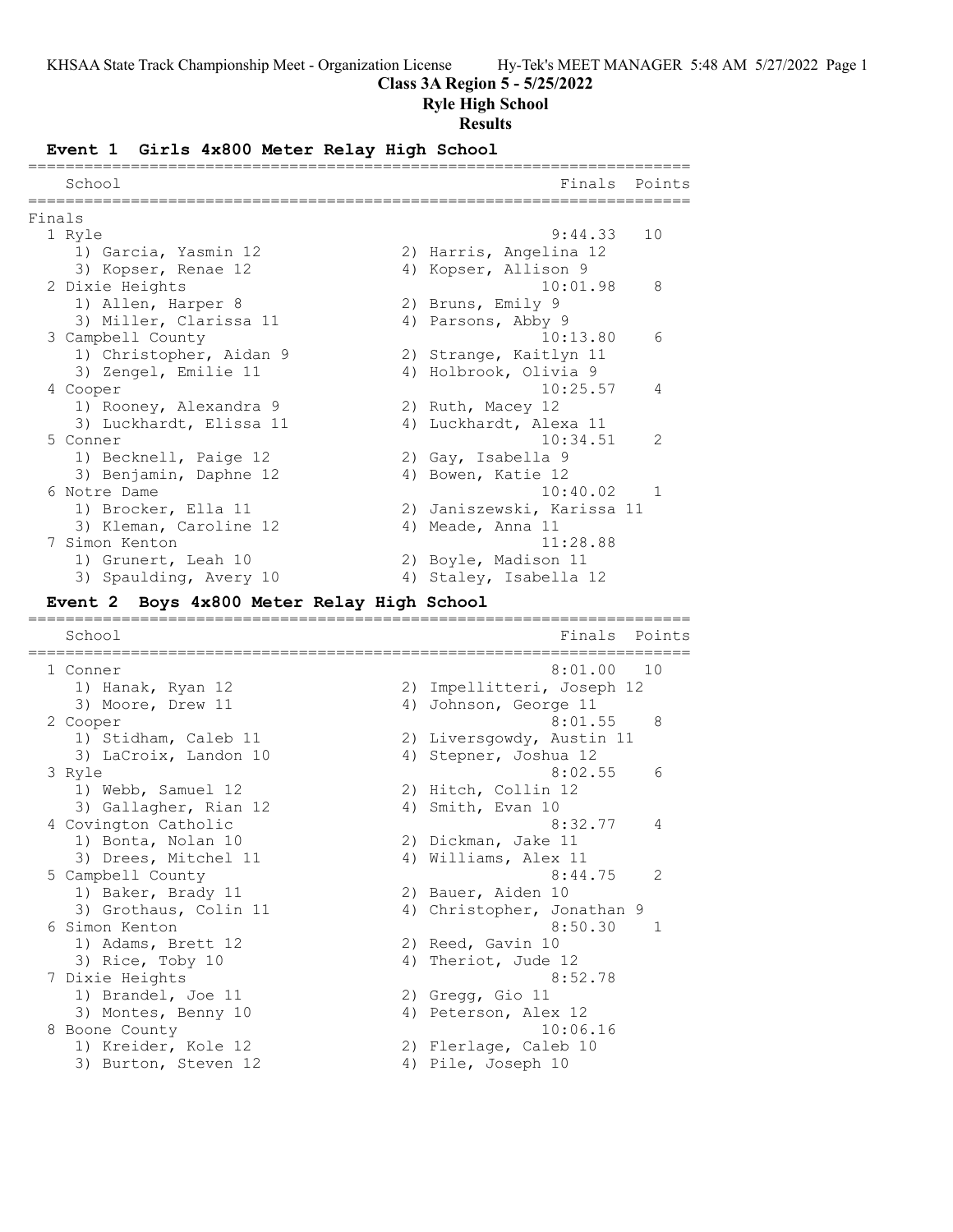## **Class 3A Region 5 - 5/25/2022**

**Ryle High School**

#### **Results**

#### **Event 3 Girls 100 Meter Hurdles High School**

| Name                       | Year School        | Finals H# Points |               |                |        |
|----------------------------|--------------------|------------------|---------------|----------------|--------|
| 1 Rabe, Madison            | 12 Ryle            | 15.69            |               | 2 10           |        |
| 2 Profitt, Jayden          | 12 Dixie Heights   | $16.41$ 2        |               | - 8            |        |
| 3 Calhoun, Isabella        | 12 Grant County    | 17.03 2          |               | 6              |        |
| 4 Marcum-Gillespie, Nevaeh | 11 Campbell County | 17.38            | 2             | 4              |        |
| 5 Davis, Anneliese         | 10 Ryle            | 17.99            | 2             | $\overline{2}$ |        |
| 6 Seiler, Savannah         | 11 Simon Kenton    | 18.11            | $\mathcal{L}$ |                | 18.105 |
| 7 Mitchell, Mackenzie      | 9 Dixie Heights    | 18.11            |               |                | 18.107 |
| 8 Hundemer, Ava            | 11 Notre Dame      | 18.36            | 2             |                |        |
| 9 King, Juliana            | 11 Campbell County | 18.44            | 2             |                |        |
| 10 Stewart, Amy            | 12 Conner          | 18.70            |               |                |        |
| 11 Neal, Megan             | 10 Cooper          | 19.62            |               |                |        |
| 12 Hopper, Alison          | 12 Conner          | 19.88            |               |                |        |
| 13 Defevers, Chloe         | 11 Cooper          | 19.94            |               |                |        |

### **Event 4 Boys 110 Meter Hurdles High School**

========================================================================== Year School **Finals** H# Points ========================================================================== 1 Ritter, Xander 12 Simon Kenton 14.63 2 10 2 Gruner, Seth 12 Covington Catholic 15.68 2 8 3 Bishop, Anthony 11 Covington Catholic 16.29 2 6 4 Engel, Cameron 12 Ryle 16.81 2 4 5 Talley, Evan 10 Ryle 17.37 2 2 6 Gerth, Greysen 12 Simon Kenton 17.61 2 1 7 Pattison, Chase 12 Cooper 17.83 2 8 Scroggins, Gavin 10 Grant County 18.59 2 9 Amato, Joe 10 Campbell County 18.72 1 10 Lin, Andy 12 Campbell County 19.41 1 11 Houglin, Brent 12 Boone County 20.53 1 12 Mohnani, Sahil 12 Boone County 12 Mohnani, 20.61 1

## **Event 5 Girls 100 Meter Dash High School**

| Name                   | Year School        | Finals H# Points |                |    |
|------------------------|--------------------|------------------|----------------|----|
| 1 Vonlehman, Isabella  | 10 Conner          | 12.45            | 3              | 10 |
| 2 Kopp, Abigail        | 11 Dixie Heights   | 12.70            | 3              | 8  |
| 3 Rabe, Madison        | 12 Ryle            | 12.86            | 3              | 6  |
| 4 Howard, Alexis       | 8 Simon Kenton     | 12.87            | $\mathbf{1}$   | 4  |
| 5 Calhoun, Jada        | 12 Dixie Heights   | 12.87            | 3              | 2  |
| 6 Conner, Jaden        | 11 Notre Dame      | 12.91            | 3              |    |
| 7 Romito, Kendall      | 11 Notre Dame      | 12.93            | 3              |    |
| 8 Colgan, Carys        | 8 Cooper           | 13.21            | 2              |    |
| 9 Faulkner, Makenna    | 12 Conner          | 13.43            | $\overline{2}$ |    |
| 10 Robinson, Emma      | 10 Simon Kenton    | 13.50            | 3              |    |
| 11 Moore, Charli       | 8 Cooper           | 13.52            | 3              |    |
| 12 Abdulrahim, Sanchia | 12 Campbell County | 13.60            | 2              |    |
| 13 Heard, Amira        | 11 Ryle            | 13.64            | $\overline{2}$ |    |
| 14 Brooks, Sydney      | 12 Campbell County | 13.65            | $\overline{2}$ |    |
| 15 Mullins, Emi        | 12 Boone County    | 14.14            | $\overline{2}$ |    |
| 16 Day, Alexis         | 9 Grant County     | 14.56            |                |    |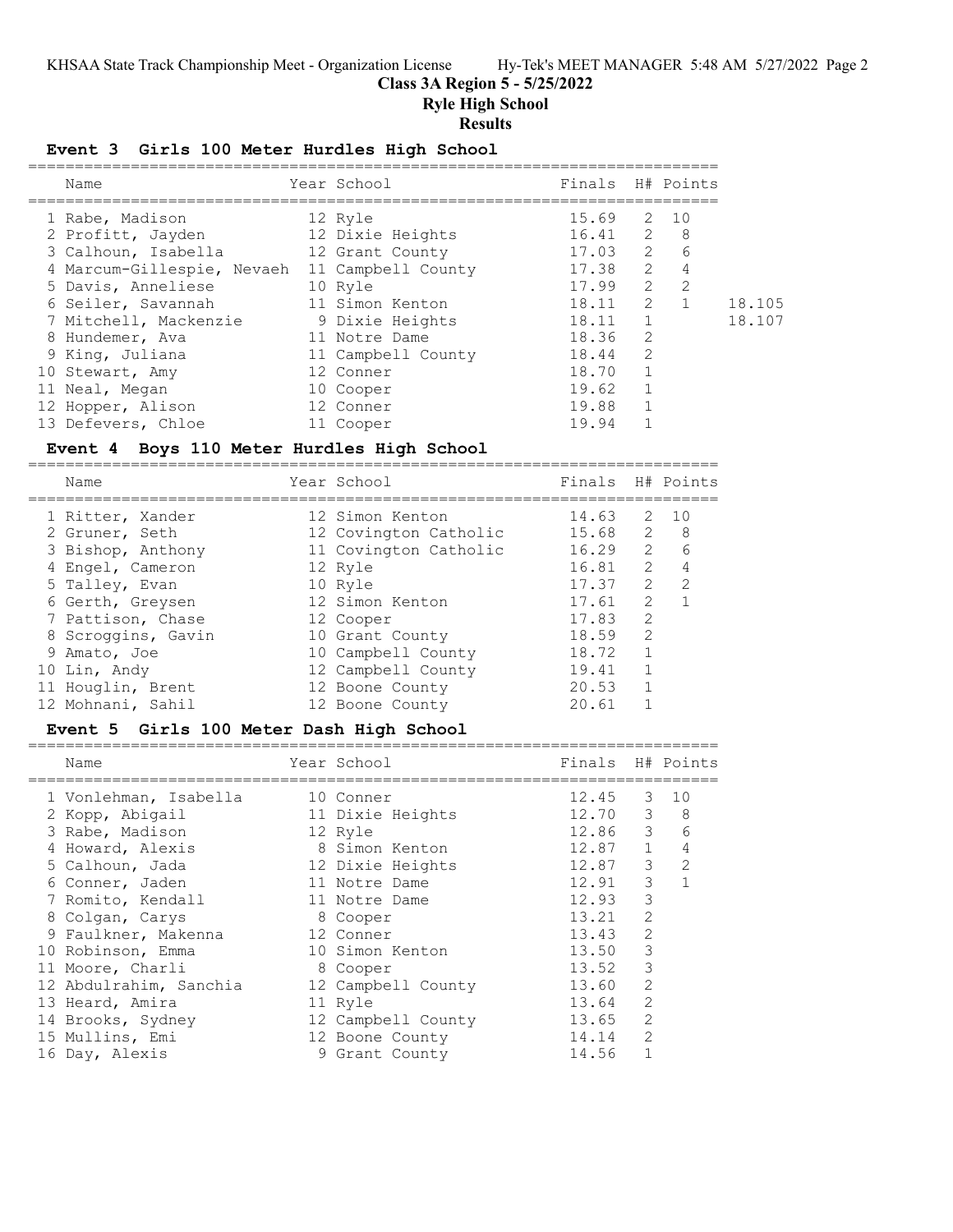## **Class 3A Region 5 - 5/25/2022**

**Ryle High School**

#### **Results**

**Event 6 Boys 100 Meter Dash High School**

| Name                  | Year School           | Finals H# Points |                |                |
|-----------------------|-----------------------|------------------|----------------|----------------|
| 1 Hummel, Reid        | 12 Covington Catholic | 11.09            | 3              | 10             |
| 2 Warner, Elliott     | 12 Campbell County    | 11.26            | 3              | 8              |
| 3 Carr, Derril        | 11 Ryle               | 11.26            | 3              | 6              |
| 4 Mason, Zion         | 11 Covington Catholic | 11.30            | 3              | 4              |
| 5 Rosenberg, Grimm    | 10 Dixie Heights      | 11.31            | 3              | $\overline{2}$ |
| 6 Childress, Jake     | 12 Cooper             | 11.49            | 3              |                |
| 7 McCarty, Braden     | 11 Boone County       | 11.68            |                |                |
| 8 Vickers, Kameron    | 10 Campbell County    | 11.68            | 3              |                |
| 9 Castrucci, Alex     | 12 Conner             | 11.69            | $\overline{2}$ |                |
| 10 Edmondson, Charlie | 9 Conner              | 11.78            | $\mathcal{L}$  |                |
| 11 Hawkins, Kel       | 12 Dixie Heights      | 11.86            | 3              |                |
| 12 Barnett, Malakai   | 12 Cooper             | 11.95            | $\mathcal{L}$  |                |
| 13 Verax, Logan       | 10 Ryle               | 12.03            | $\mathcal{L}$  |                |
| 14 Niewahner, Charlie | 10 Simon Kenton       | 12.64            |                |                |
| 15 Leap, Owen         | 9 Grant County        | 12.65            | $\mathcal{L}$  |                |
| 16 Ball, Kelvin       | 9 Grant County        | 12.70            | 2              |                |
|                       |                       |                  |                |                |

#### **Event 7 Girls 4x200 Meter Relay High School** =======================================================================

School **Finals** Points ======================================================================= 1 Dixie Heights 1:47.80 10 1) Calhoun, Jada 12 2) Faulkner, Jordan 12 3) Orr, Veronica 11 4) Ollberding, Kaylee 12 2 Notre Dame 1:48.13 8 1) Conner, Jaden 11 (2) Grace, Julia 9 3) Jones, Taylor 11 (4) Anglob, Kendall 11 3 Cooper 1:50.73 6 1) Colgan, Carys 8 2) Moore, Charli 8 3) Blundy, Grace 10 4) Iles, Gracie 8 4 Ryle 1:52.12 4 1) Gripshover, Cassie 8 2) Carr, Tianna 8 3) Garcia, Yasmin 12 (4) Hungler, Allie 10 5 Boone County 2012 1:54.18 2 1) Mullins, Emi 12 2) Fossett, Avery 9 3) Franxman, Lauren 10 (4) Carter, Hailey 12 6 Campbell County 1:54.30 1 1) Day, Ava 11 2) Abdulrahim, Sanchia 12 3) Brooks, Sydney 12 (2) Abdulrahim, Sanchia 12<br>3) Brooks, Sydney 12 (4) Gies, Jenna 12<br>4) Gies, Jenna 12 (1:55.14) 7 Conner 1:55.14 1) Bhoolai, Chanler 11 2) Mullins, Lillian 11 3) Hopper, Alison 12 4) Voorhees, Elizabeth 11 8 Simon Kenton 1:57.74 1) Kwapniewski, Tatum 10 2) Grunert, Leah 10 3) Dempsey, Abigail 11 (4) Robinson, Emma 10

#### **Event 8 Boys 4x200 Meter Relay High School**

======================================================================= School **Finals** Points **School** ======================================================================= 1 Campbell County 1:32.33 10 1) Lowther, Trenen 12 2) Gunn, Connor 12 3) Vickers, Kameron 10 4) Warner, Elliott 12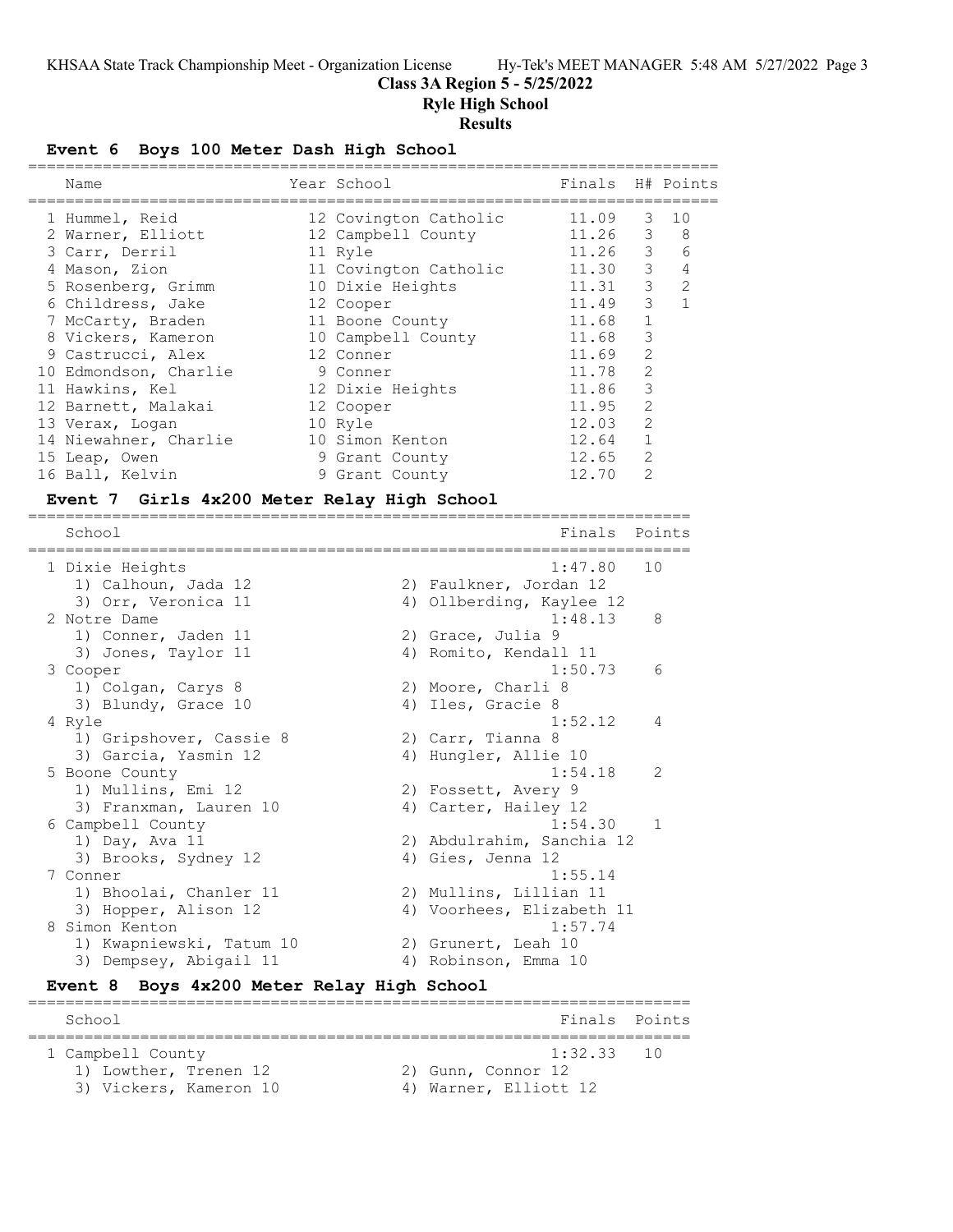## **Class 3A Region 5 - 5/25/2022**

## **Ryle High School**

#### **Results**

## **....Event 8 Boys 4x200 Meter Relay High School**

| 2 Simon Kenton            | 8<br>1:34.09             |     |
|---------------------------|--------------------------|-----|
| 1) Niewahner, Charlie 10  | 2) Charlot, Jonathan 12  |     |
| 3) Powell, Cody 12        | 4) Ritter, Xander 12     |     |
| 3 Cooper                  | 6<br>1:34.32             |     |
| 1) Childress, Jake 12     | 2) Barnett, Malakai 12   |     |
| 3) Liversgowdy, Austin 11 | 4) Harrison, Elijah 10   |     |
| 4 Covington Catholic      | 4<br>1:35.11             |     |
| 1) Long, Ethan 10         | 2) Mason, Zion 11        |     |
| 3) Rottinghaus, Ty 11     | 4) Heitker, Jake 9       |     |
| 5 Ryle                    | $\mathcal{L}$<br>1:36.88 |     |
| 1) Verax, Logan 10        | 2) Meneses, Julian 12    |     |
| 3) Verax, Nathan 8        | 4) Portwood, Braxton 10  |     |
| 6 Boone County            | $\mathbf{1}$<br>1:38.29  |     |
| 1) Aenenanu, Gadeon 12    | 2) Murphy, Conner 12     |     |
| 3) Lawson, Dominique 10   | 4) Maury, Kenny 11       |     |
| 7 Conner                  | 1:45.36                  |     |
| 1) Peterson, John 12      | 2) Carter, Mason 9       |     |
| 3) Smith, Nicholas 12     | 4) Mills, Donald 10      |     |
| Dixie Heights             | DO.                      | Out |
| 1) McDowell, Jared 9      | 2) Klare, Grayson 9      |     |
| 3) Rechtin, Will 10       | 4) Lawson, Zach 10       |     |
|                           |                          |     |

#### **Event 9 Girls 1600 Meter Run High School**

======================================================================= Name The Year School The Points Points Points ======================================================================= 1 Holbrook, Olivia 9 Campbell County 5:09.46 10 2 Kopser, Allison 9 Ryle 5:11.87 8 3 Vanlandingham, Ashlyn 12 Conner 5:15.85 6 4 Kopser, Renae 12 Ryle 5:26.85 4 5 Vanlandingham, Avery 8 Conner 5:46.21 2 6 Strange, Kaitlyn 11 Campbell County 5:50.34 1 7 Miller, Clarissa 11 Dixie Heights 6:02.11 8 Erney, Scarlett 11 Dixie Heights 6:05.34 9 Swartz, Jasmine 9 Grant County 6:06.96 10 Birtcil, MaryKay 12 Cooper 6:15.94 11 Janiszewski, Karissa 11 Notre Dame 6:19.10 12 Spaulding, Avery 10 Simon Kenton 6:22.31 13 Kleman, Caroline 12 Notre Dame 6:27.10 14 Duell, Ella 10 Cooper 6:31.78

## **Event 10 Boys 1600 Meter Run High School**

======================================================================= Year School **Finals** Points ======================================================================= 1 Impellitteri, Joseph 12 Conner 4:26.98 10 2 Line, Jacob 12 Ryle 4:28.37 8 3 Hanak, Ryan 12 Conner 4:31.57 6 4 Meagher, Luke  $10$  Covington Catholic  $4:31.66$  4 5 Bartlett, Tiger 10 Ryle 4:31.71 2 6 Christopher, Jonathan 9 Campbell County 4:37.38 1 7 Montes, Armando 11 Dixie Heights 4:39.34 8 Herald, Lincoln 9 Grant County 4:45.54 9 Miller, Noah 10 Cooper 4:46.91 10 Stidham, Caleb 11 Cooper 5:01.00

of Zone 2-3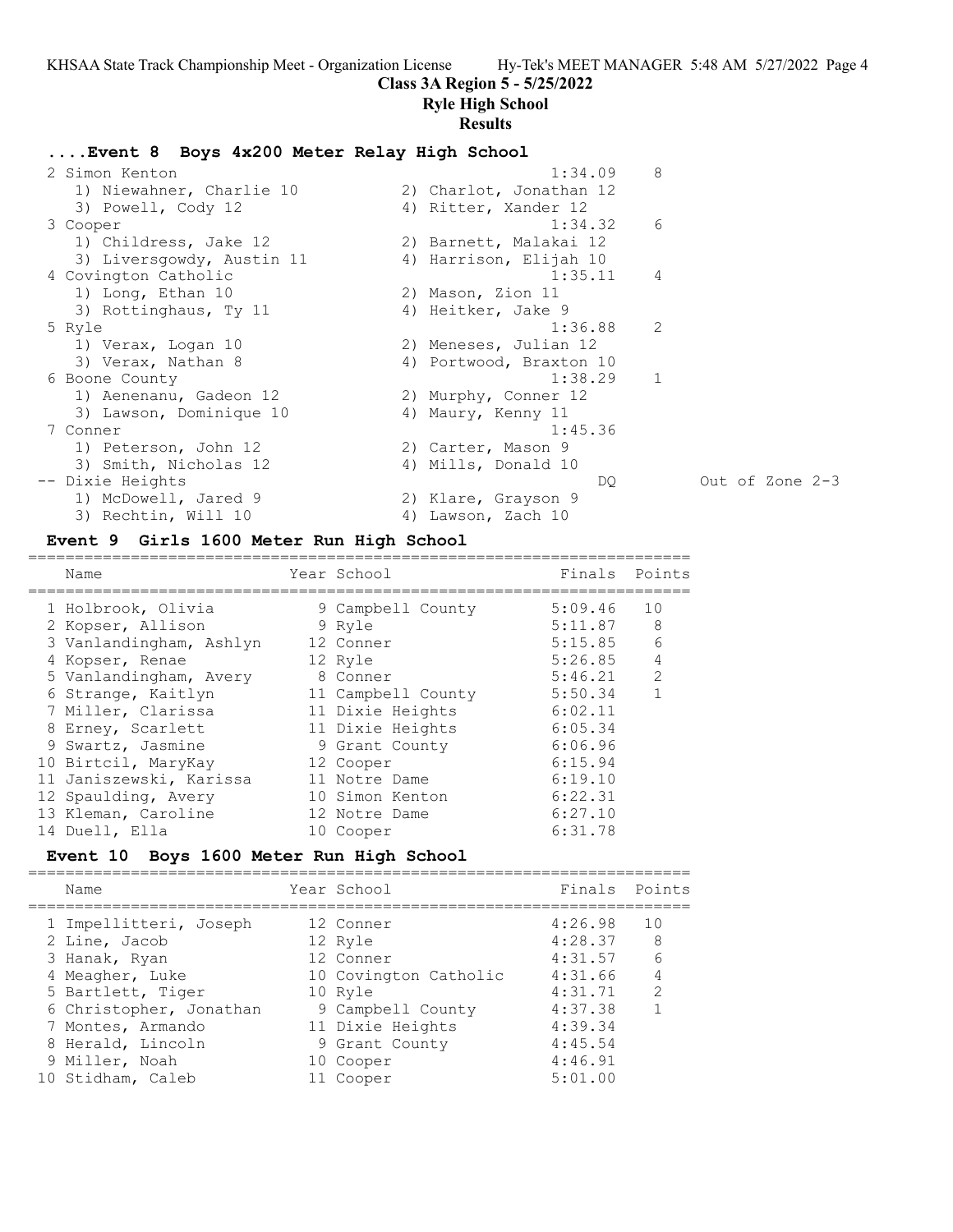## **Class 3A Region 5 - 5/25/2022**

**Ryle High School**

#### **Results**

## **....Event 10 Boys 1600 Meter Run High School**

| 11 Williams, Alex | 11 Covington Catholic | 5:03.20 |
|-------------------|-----------------------|---------|
| 12 Baker, Brady   | 11 Campbell County    | 5:07.18 |
| 13 Rice, Toby     | 10 Simon Kenton       | 5:13.40 |
| 14 Montes, Benny  | 10 Dixie Heights      | 5:18.35 |
| 15 Adams, Brett   | 12 Simon Kenton       | 5:30.23 |
| 16 Kreider, Kole  | 12 Boone County       | 5:35.34 |
| 17 Burton, Steven | 12 Boone County       | 5:45.84 |

## **Event 11 Girls 4x100 Meter Relay High School**

| School                                       | Finals                                         | Points       |
|----------------------------------------------|------------------------------------------------|--------------|
| 1 Dixie Heights                              | 51.31                                          | 10           |
| 1) Calhoun, Jada 12                          | 2) Faulkner, Jordan 12                         |              |
| 3) Ollberding, Kaylee 12                     | 4) Profitt, Jayden 12                          |              |
| 2 Notre Dame                                 | 51.55                                          | 8            |
| 1) Romito, Kendall 11                        | 2) Jones, Taylor 11                            |              |
| 3) Conner, Jaden 11                          | 4) Grace, Julia 9                              |              |
| 3 Campbell County                            | 53.45                                          | 6            |
| 1) Day, Ava 11<br>3) Brooks, Sydney 12       | 2) Abdulrahim, Sanchia 12<br>4) Gies, Jenna 12 |              |
| 4 Simon Kenton                               | 53.45                                          | 4            |
| 1) Grunert, Leah 10                          | 2) Howard, Alexis 8                            |              |
| 3) Robinson, Emma 10                         | 4) Seiler, Savannah 11                         |              |
| 5 Ryle                                       | 54.36                                          | 2            |
| 1) Gripshover, Cassie 8                      | 2) Carr, Tianna 8                              |              |
| 3) Davis, Anneliese 10                       | 4) Hungler, Allie 10                           |              |
| 6 Cooper                                     | 54.88                                          | $\mathbf{1}$ |
| 1) Moore, Charli 8                           | 2) Colgan, Carys 8                             |              |
| 3) Brissey, Addyson 8                        | 4) Iles, Gracie 8                              |              |
| 7 Boone County                               | 54.95                                          |              |
| 1) Mullins, Emi 12<br>3) Franxman, Lauren 10 | 2) Fayson, Maliyah 9<br>4) Carter, Hailey 12   |              |
| 8 Conner                                     | 54.97                                          |              |
| 1) Voorhees, Elizabeth 11                    | 2) Mullins, Lillian 11                         |              |
| 3) Hopper, Alison 12                         | 4) Faulkner, Makenna 12                        |              |
|                                              |                                                |              |

#### **Event 12 Boys 4x100 Meter Relay High School**

 School Finals H# Points ========================================================================== 1 Covington Catholic 44.14 2 10 1) Gruner, Seth 12 2) Mason, Zion 11 3) Rottinghaus, Ty 11 (4) Hummel, Reid 12 2 Boone County 45.03 2 8 1) Davis, Divon 12 2) Sears, Skyler 12 3) Maury, Kenny 11 4) McCarty, Braden 11 3 Campbell County 45.32 2 6 1) Lowther, Trenen 12 2) Gunn, Connor 12 3) Vickers, Kameron 10 4) Warner, Elliott 12 4 Simon Kenton 46.05 2 4 1) Charlot, Jonathan 12 2) Ritter, Xander 12 3) Casson, Sam 10 4) Powell, Cody 12 5 Dixie Heights 47.15 2 2 1) Simpson, Brennan 8 2) Rosenberg, Grimm 10

==========================================================================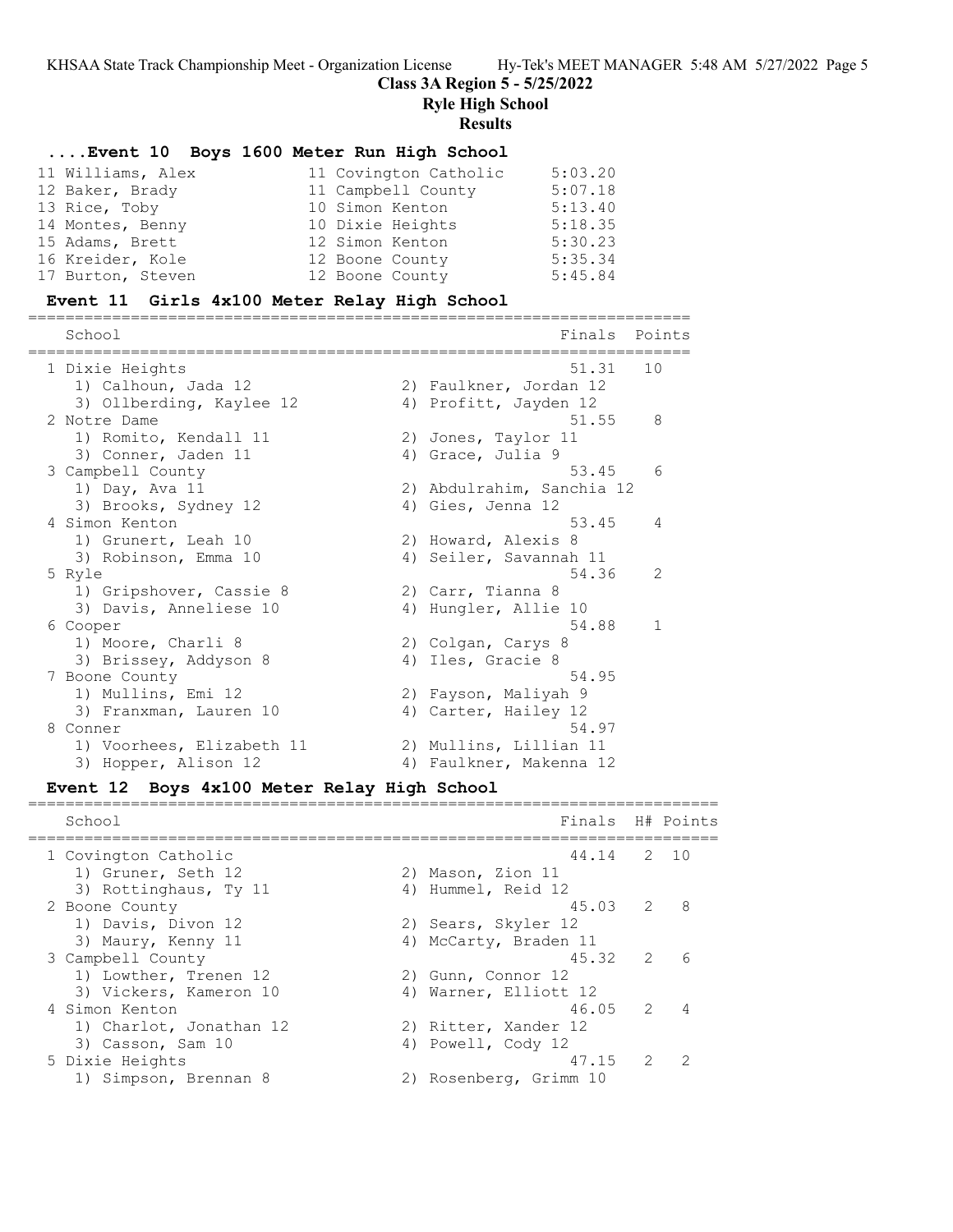## **Class 3A Region 5 - 5/25/2022**

**Ryle High School**

## **Results**

## **....Event 12 Boys 4x100 Meter Relay High School**

| 3) Mwamba, Ben 10         | 4) Hawkins, Kel 12      |                |            |
|---------------------------|-------------------------|----------------|------------|
| 6 Ryle                    | 47.29 2                 |                | $\sqrt{1}$ |
| 1) Verax, Logan 10        | 2) Verax, Nathan 8      |                |            |
| 3) Meneses, Julian 12     | 4) Portwood, Braxton 10 |                |            |
| 7 Grant County            | 51.45 2                 |                |            |
| 1) McHolland, Kameron 9   | 2) Ball, Kelvin 9       |                |            |
| 3) Wodraska, Francisco 10 | 4) Leap, Owen 9         |                |            |
| 8 Cooper                  | 1:06.13                 | $\overline{2}$ |            |
| 1) Childress, Jake 12     | 2) Barnett, Malakai 12  |                |            |
| 3) Jenkins, Cory 12       | 4) Pattison, Chase 12   |                |            |
|                           |                         |                |            |

## **Event 13 Girls 400 Meter Dash High School**

| Name                  | Year School        | Finals  |                | H# Points     |
|-----------------------|--------------------|---------|----------------|---------------|
| 1 Kopp, Abigail       | 11 Dixie Heights   | 59.53   | 3              | 10            |
| 2 Bain, Natalie       | 12 Notre Dame      | 1:00.02 | 3              | 8             |
| 3 Bessong, Simone     | 9 Cooper           | 1:00.73 | 3              | 6             |
| 4 Orr, Veronica       | 11 Dixie Heights   | 1:01.38 | 3              | 4             |
| 5 Grace, Julia        | 9 Notre Dame       | 1:02.99 | 3              | $\mathcal{L}$ |
| 6 Niehaus, Megan      | 11 Ryle            | 1:04.89 | 3              |               |
| 7 Luckhardt, Elissa   | 11 Cooper          | 1:05.11 | $\mathcal{L}$  |               |
| 8 Becknell, Paige     | 12 Conner          | 1:06.46 | $\mathcal{L}$  |               |
| 9 Garcia, Yasmin      | 12 Ryle            | 1:06.46 | 3              |               |
| 10 Bhoolai, Chanler   | 11 Conner          | 1:07.04 | 3              |               |
| 11 Calhoun, Isabella  | 12 Grant County    | 1:07.69 | $\overline{2}$ |               |
| 12 Royer, Olivia      | 8 Simon Kenton     | 1:07.99 |                |               |
| 13 Grunert, Leah      | 10 Simon Kenton    | 1:08.22 | $\mathcal{L}$  |               |
| 14 Christopher, Aidan | 9 Campbell County  | 1:08.38 | $\overline{2}$ |               |
| 15 Fossett, Avery     | 9 Boone County     | 1:10.12 | $\mathcal{L}$  |               |
| 16 Lyons, Allison     | 10 Campbell County | 1:11.64 |                |               |
|                       |                    |         |                |               |

## **Event 14 Boys 400 Meter Dash High School**

| Name                  | Year School           | Finals H# Points |                                                                                                                                                                                                                                                                                                                                                                                                             |               |
|-----------------------|-----------------------|------------------|-------------------------------------------------------------------------------------------------------------------------------------------------------------------------------------------------------------------------------------------------------------------------------------------------------------------------------------------------------------------------------------------------------------|---------------|
| 1 Liversgowdy, Austin | 11 Cooper             | 50.94            | 3                                                                                                                                                                                                                                                                                                                                                                                                           | 10            |
| 2 Hummel, Reid        | 12 Covington Catholic | 52.23            | 3                                                                                                                                                                                                                                                                                                                                                                                                           | 8             |
| 3 Hitch, Collin       | 12 Ryle               | 53.34            | 3                                                                                                                                                                                                                                                                                                                                                                                                           | 6             |
| 4 Winiger, Preston    | 10 Cooper             | 53.77            | 3                                                                                                                                                                                                                                                                                                                                                                                                           | 4             |
| 5 Lowther, Trenen     | 12 Campbell County    | 54.01            | 3                                                                                                                                                                                                                                                                                                                                                                                                           | $\mathcal{L}$ |
| 6 Gallagher, Rian     | 12 Ryle               | 54.11            | 3                                                                                                                                                                                                                                                                                                                                                                                                           |               |
| 7 Givner, Mike        | 12 Boone County       | 54.42            |                                                                                                                                                                                                                                                                                                                                                                                                             |               |
| 8 Casson, Sam         | 10 Simon Kenton       | 54.45            | 3                                                                                                                                                                                                                                                                                                                                                                                                           |               |
| 9 Glass, Tate         | 10 Campbell County    | 54.88            | 3                                                                                                                                                                                                                                                                                                                                                                                                           |               |
| 10 Flood, Josh        | 10 Covington Catholic | 54.92            | $\overline{2}$                                                                                                                                                                                                                                                                                                                                                                                              |               |
| 11 Scroggins, Gavin   | 10 Grant County       | 55.78            |                                                                                                                                                                                                                                                                                                                                                                                                             |               |
| 12 Hanak, Charlie     | 10 Conner             | 56.09            | $\overline{2}$                                                                                                                                                                                                                                                                                                                                                                                              |               |
| 13 Kriger, J. J.      | 9 Dixie Heights       | 58.58            | $\mathcal{L}$                                                                                                                                                                                                                                                                                                                                                                                               |               |
| 14 McHolland, Kameron | 9 Grant County        | 59.93            | 2                                                                                                                                                                                                                                                                                                                                                                                                           |               |
| 15 Peterson, John     | 12 Conner             | 1:00.68          | $\mathcal{L}$                                                                                                                                                                                                                                                                                                                                                                                               |               |
| 16 Rechtin, Will      | 10 Dixie Heights      | 1:02.27          | $\mathfrak{D}_{1}^{(1)} = \mathfrak{D}_{2}^{(1)} = \mathfrak{D}_{2}^{(1)} = \mathfrak{D}_{2}^{(1)} = \mathfrak{D}_{2}^{(1)} = \mathfrak{D}_{2}^{(1)} = \mathfrak{D}_{2}^{(1)} = \mathfrak{D}_{2}^{(1)} = \mathfrak{D}_{2}^{(1)} = \mathfrak{D}_{2}^{(1)} = \mathfrak{D}_{2}^{(1)} = \mathfrak{D}_{2}^{(1)} = \mathfrak{D}_{2}^{(1)} = \mathfrak{D}_{2}^{(1)} = \mathfrak{D}_{2}^{(1)} = \mathfrak{D}_{2}^{$ |               |
|                       |                       |                  |                                                                                                                                                                                                                                                                                                                                                                                                             |               |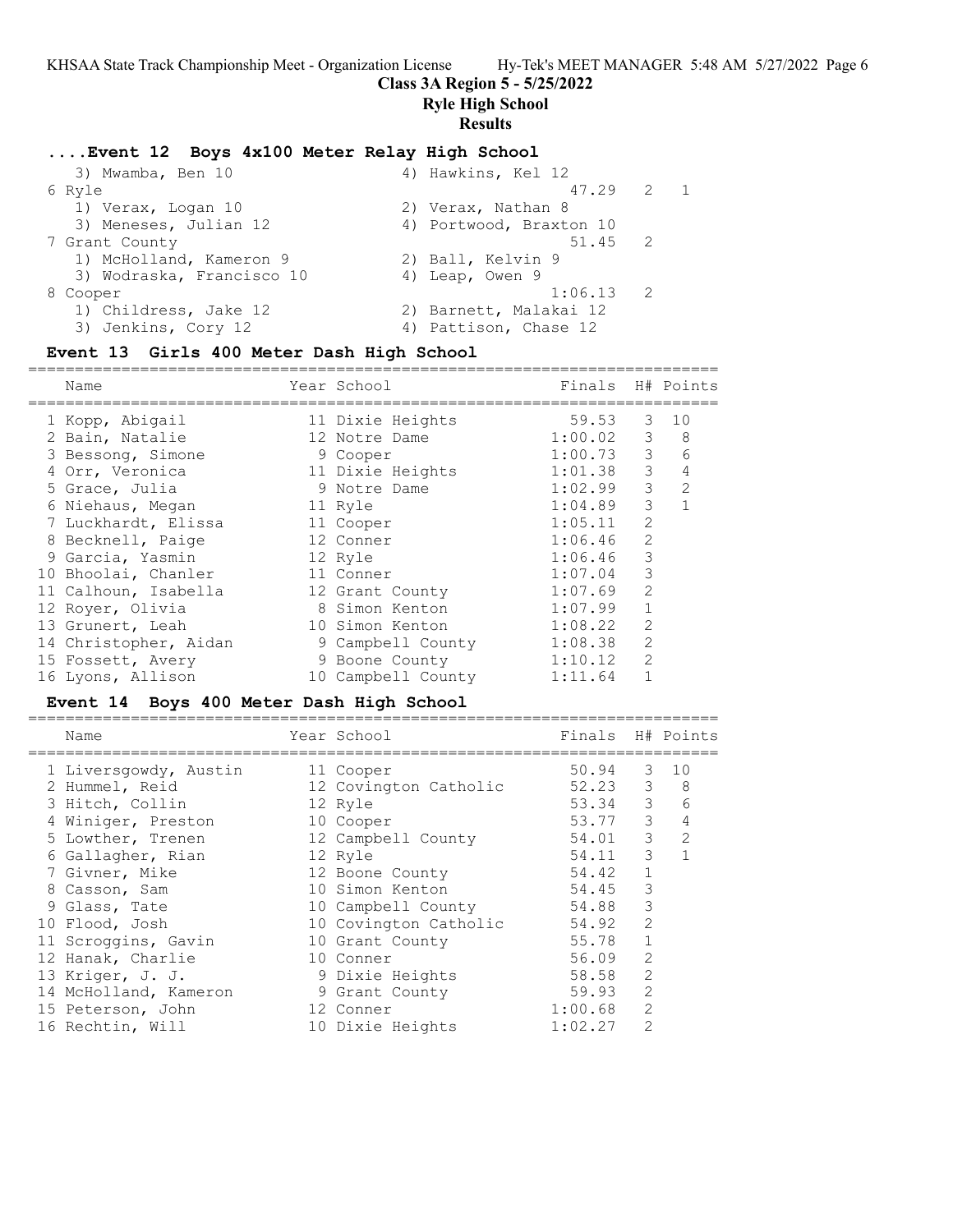## **Class 3A Region 5 - 5/25/2022**

**Ryle High School**

## **Results**

## **Event 15 Girls 300 Meter Hurdles High School**

| Name                       | Year School        | Finals H# Points |               |                |
|----------------------------|--------------------|------------------|---------------|----------------|
| 1 Rabe, Madison            | 12 Ryle            | 45.62            | 2             | 10             |
| 2 Bruns, Emily             | 9 Dixie Heights    | 48.28 2 8        |               |                |
| 3 Davis, Anneliese         | 10 Ryle            | 49.87 2          |               | 6              |
| 4 Ruth, Macey              | 12 Cooper          | 50.16            | 2             | 4              |
| 5 Aytes, Kylie             | 12 Notre Dame      | 50.49            | $\mathcal{L}$ | $\overline{2}$ |
| 6 Marcum-Gillespie, Nevaeh | 11 Campbell County | 52.70            | $\mathcal{P}$ |                |
| 7 Hocker, Alayna           | 8 Dixie Heights    | 53.48            | 1             |                |
| 8 Jones, Taylor            | 11 Notre Dame      | 54.05            | $\mathcal{L}$ |                |
| 9 Neal, Megan              | 10 Cooper          | 54.16            |               |                |
| 10 Collins, Allison        | 10 Campbell County | 54.63            | $\mathcal{L}$ |                |
| 11 Stewart, Amy            | 12 Conner          | 55.26            | 1             |                |
| 12 Menfee, Jaeda           | 9 Boone County     | 1:03.64          |               |                |
| 13 Swartz, Jasmine         | 9 Grant County     | 1:10.07          |               |                |

## **Event 16 Boys 300 Meter Hurdles High School**

==========================================================================

| Name              | Year School           | Finals H# Points |               |             |
|-------------------|-----------------------|------------------|---------------|-------------|
| 1 Ritter, Xander  | 12 Simon Kenton       | 40.72            | 2             | $\sqrt{10}$ |
| 2 Gardner, Kaden  | 11 Ryle               | 41.80            | 2             | - 8         |
| 3 Engel, Cameron  | 12 Ryle               | 41.95            | $\mathcal{L}$ | 6           |
| 4 Bishop, Anthony | 11 Covington Catholic | 42.14            | $\mathcal{L}$ | 4           |
| 5 Rottinghaus, Ty | 11 Covington Catholic | 44.10            | 2             | 2           |
| 6 Scroggie, Eli   | 10 Cooper             | 45.21            | 2             |             |
| 7 Lin, Andy       | 12 Campbell County    | 45.34            | $\mathcal{L}$ |             |
| 8 McDowell, Evan  | 9 Dixie Heights       | 45.41            |               |             |
| 9 Koroly, Branton | 10 Campbell County    | 45.52            |               |             |
| 10 Theobald, Zach | 11 Simon Kenton       | 46.38            | $\mathcal{L}$ |             |
| 11 Houglin, Brent | 12 Boone County       | 48.58            |               |             |

## **Event 17 Girls 800 Meter Run High School**

|  | Name                    | Year School        | Finals Points |                |
|--|-------------------------|--------------------|---------------|----------------|
|  | 1 Holbrook, Olivia      | 9 Campbell County  | 2:21.86       | 10             |
|  | 2 Vanlandingham, Ashlyn | 12 Conner          | 2:22.64       | -8             |
|  | 3 Kopser, Allison       | 9 Ryle             | 2:25.40       | - 6            |
|  | 4 Vanlandingham, Avery  | 8 Conner           | 2:25.56       | $\overline{4}$ |
|  | 5 Atchley, Allie        | 10 Simon Kenton    | 2:27.46       | 2              |
|  | 6 Meade, Anna           | 11 Notre Dame      | 2:28.14       |                |
|  | 7 Allen, Harper         | 8 Dixie Heights    | 2:29.14       |                |
|  | 8 Kopser, Renae         | 12 Ryle            | 2:30.34       |                |
|  | 9 Perkins, Ashley       | 12 Campbell County | 2:39.85       |                |
|  | 10 Kissel, Dahlia       | 9 Dixie Heights    | 2:40.91       |                |
|  | 11 Luckhardt, Alexa     | 11 Cooper          | 2:44.11       |                |
|  | 12 Brocker, Ella        | 11 Notre Dame      | 2:44.83       |                |
|  | 13 Staley, Isabella     | 12 Simon Kenton    | 2:48.50       |                |
|  |                         |                    |               |                |

## **Event 18 Boys 800 Meter Run High School**

| Name              | Year School | Finals Points |  |
|-------------------|-------------|---------------|--|
| 1 Stepner, Joshua | 12 Cooper   | 1:59.09 10    |  |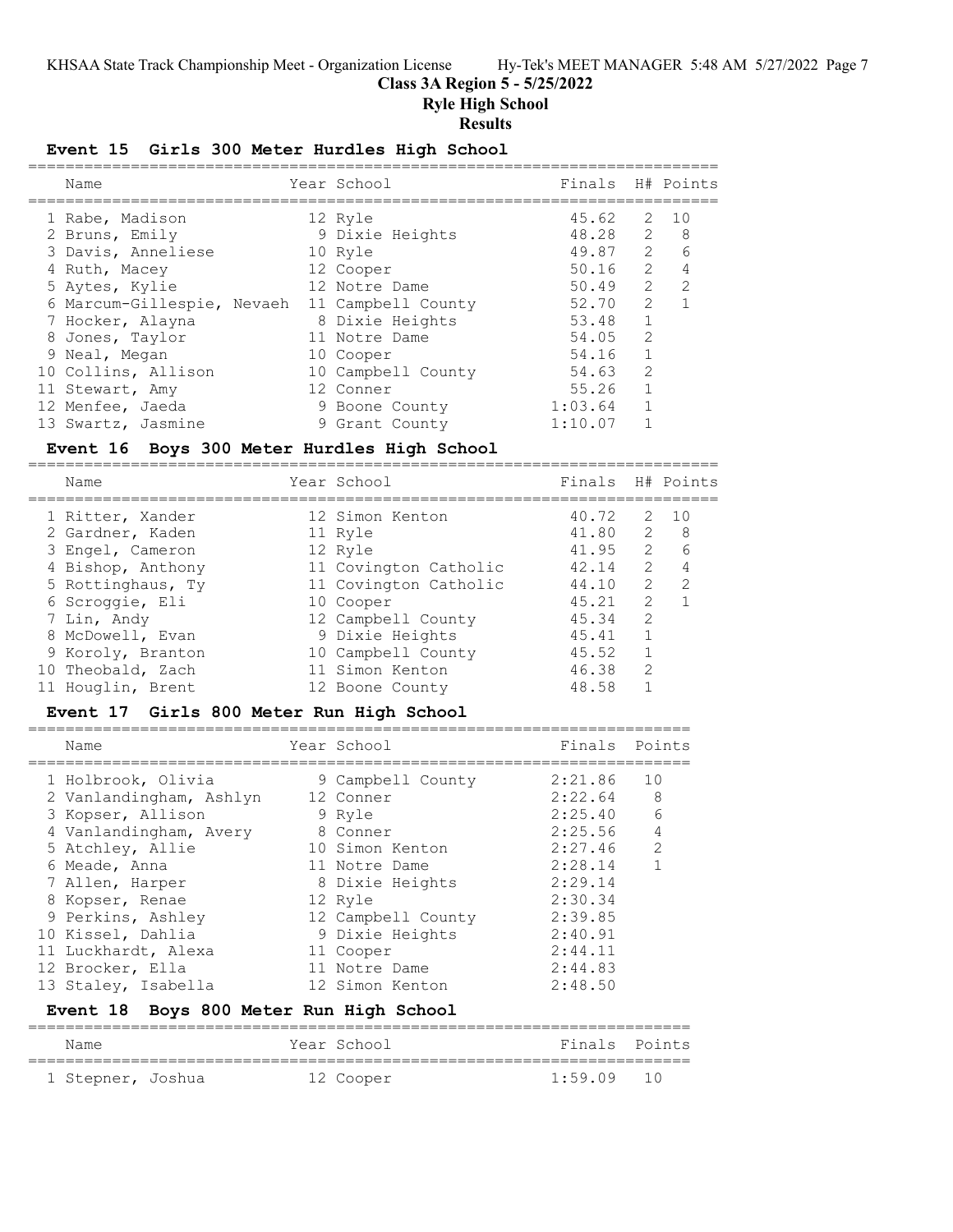## **Class 3A Region 5 - 5/25/2022**

**Ryle High School**

#### **Results**

#### **....Event 18 Boys 800 Meter Run High School**

| 2 Webb, Samuel         | 12 Ryle               | 1:59.14 | 8              |
|------------------------|-----------------------|---------|----------------|
| 3 Hanak, Ryan          | 12 Conner             | 1:59.83 | 6              |
| 4 Smith, Evan          | 10 Ryle               | 2:02.01 | $\overline{4}$ |
| 5 Impellitteri, Joseph | 12 Conner             | 2:02.65 | 2              |
| 6 Montes, Armando      | 11 Dixie Heights      | 2:02.93 | $\mathbf{1}$   |
| 7 Theriot, Jude        | 12 Simon Kenton       | 2:08.10 |                |
| 8 Meagher, Luke        | 10 Covington Catholic | 2:09.19 |                |
| 9 LaCroix, Landon      | 10 Cooper             | 2:09.57 |                |
| 10 Herald, Lincoln     | 9 Grant County        | 2:09.92 |                |
| 11 Berger, Joseph      | 12 Dixie Heights      | 2:12.07 |                |
| 12 Reed, Gavin         | 10 Simon Kenton       | 2:13.97 |                |
| 13 Baker, Brady        | 11 Campbell County    | 2:14.05 |                |
| 14 Grothaus, Colin     | 11 Campbell County    | 2:18.45 |                |
| 15 Kreider, Kole       | 12 Boone County       | 2:20.28 |                |
| 16 Flerlage, Caleb     | 10 Boone County       | 2:23.16 |                |
| 17 Gambrell, Kamren    | 10 Grant County       | 2:34.95 |                |

## **Event 19 Girls 200 Meter Dash High School**

========================================================================== Name The School Chamber of Times H# Points ========================================================================== 1 Vonlehman, Isabella 10 Conner 25.88 3 10 2 Bain, Natalie 12 Notre Dame 26.42 3 8 3 Kopp, Abigail 11 Dixie Heights 26.60 3 6 4 Rabe, Madison 12 Ryle 27.20 3 4 5 Orr, Veronica 11 Dixie Heights 27.29 3 2 6 Howard, Alexis 8 Simon Kenton 27.56 2 1 7 Romito, Kendall 11 Notre Dame 27.72 3 8 Carter, Hailey 12 Boone County 28.60 2 9 Iles, Gracie 8 Cooper 28.65 3 10 Carr, Tianna 8 Ryle 29.04 2 11 Brooks, Sydney 12 Campbell County 29.64 2 12 Voorhees, Elizabeth 11 Conner 29.71 2 13 Franxman, Lauren 10 Boone County 30.60 2 14 Garlitz, Amanda 12 Campbell County 31.18 2 15 Goebel, Laura 9 Grant County 32.80 2 -- Bessong, Simone 9 Cooper 9 DNF 3

#### **Event 20 Boys 200 Meter Dash High School** ==========================================================================

| Name                 | Year School           | Finals H# Points |                |                |
|----------------------|-----------------------|------------------|----------------|----------------|
| 1 Warner, Elliott    | 12 Campbell County    | 23.12            | 3              | 10             |
| 2 Hummel, Reid       | 12 Covington Catholic | 23.23            | 3              | -8             |
| 3 Gruner, Seth       | 12 Covington Catholic | 23.29            | $2^{\circ}$    | 6              |
| 4 Carr, Derril       | 11 Ryle               | 23.51            | 3              | $\overline{4}$ |
| 5 Childress, Jake    | 12 Cooper             | 23.64            | 3              | $\mathcal{L}$  |
| 6 Edmondson, Charlie | 9 Conner              | 24.00            | $\mathfrak{D}$ |                |
| 7 Harrison, Elijah   | 10 Cooper             | 24.07            | 3              |                |
| 8 Gunn, Connor       | 12 Campbell County    | 24.09            | 3              |                |
| 9 Charlot, Jonathan  | 12 Simon Kenton       | 24.21            | 3              |                |
| 10 Castrucci, Alex   | 12 Conner             | 24.27            | 3              |                |
| 11 Lawson, Dominique | 10 Boone County       | 24.55            |                |                |
| 12 Meneses, Julian   | 12 Ryle               | 24.64            | $\mathcal{L}$  |                |
| 13 Mwamba, Ben       | 10 Dixie Heights      | 24.97            | 2              |                |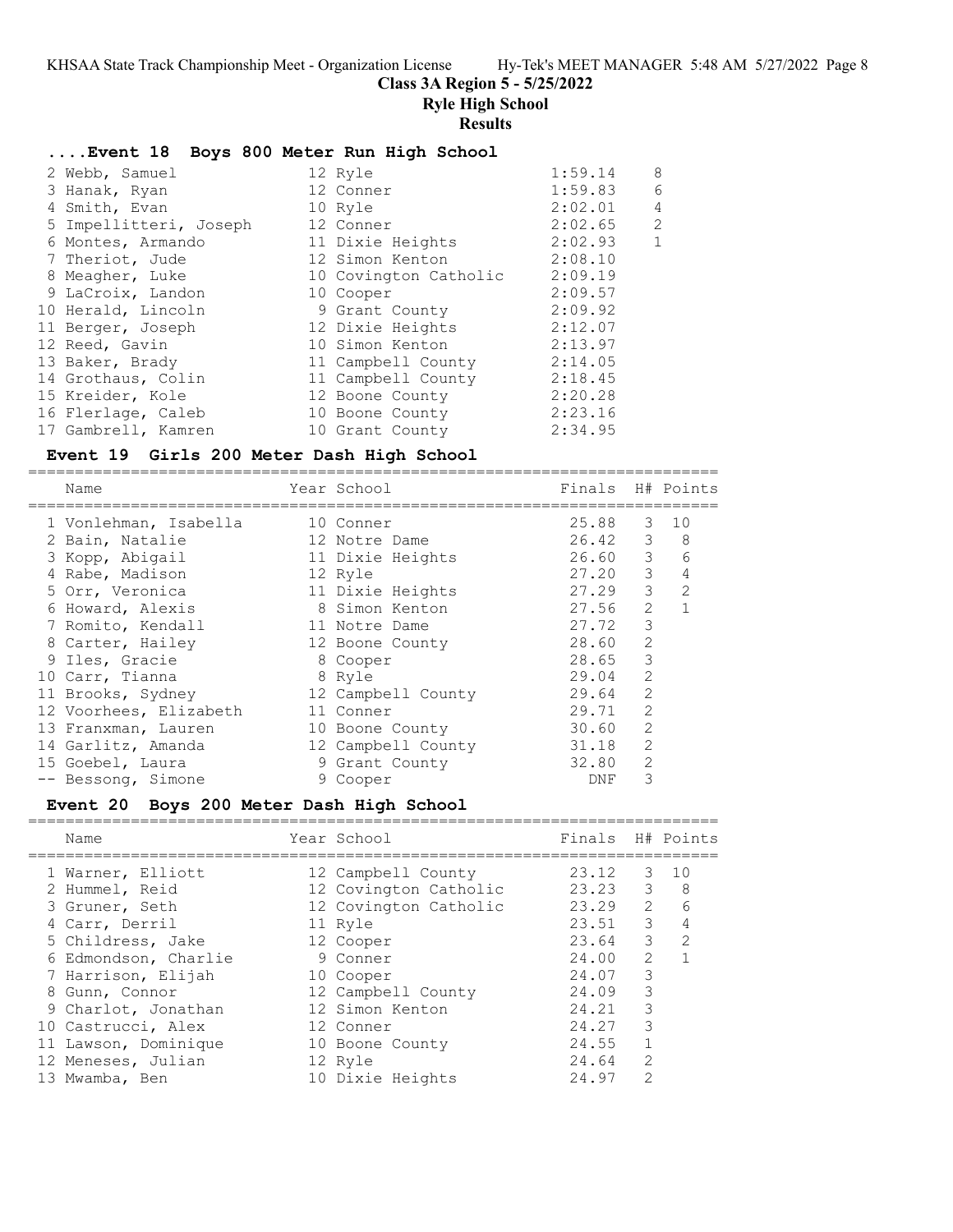## **Class 3A Region 5 - 5/25/2022**

**Ryle High School**

#### **Results**

## **....Event 20 Boys 200 Meter Dash High School**

| 14 Rice, Wengiang      | 12 Simon Kenton | 25.30 2   |                |
|------------------------|-----------------|-----------|----------------|
| 15 Haynes, Noah        | 11 Boone County | $25.45$ 1 |                |
| 16 Kriger, J. J.       | 9 Dixie Heights | 25.92     | $\overline{2}$ |
| 17 McHolland, Kameron  | 9 Grant County  | 26.44     | 2              |
| 18 Wodraska, Francisco | 10 Grant County | 26.90     | 1              |

#### **Event 21 Girls 3200 Meter Run High School**

======================================================================= Name Year School Finals Points ======================================================================= 1 Shelton, Audrey 11 Grant County 11:33.61 10 2 Holbrook, Olivia 9 Campbell County 11:42.77 8 3 Gay, Isabella 9 Conner 11:44.11 6 4 Weber, Cara 12 Ryle 12:04.99 4 5 Harris, Angelina 12 Ryle 12:18.50 2 6 Zengel, Emilie 11 Campbell County 12:25.37 1 7 Rooney, Alexandra 9 Cooper 12:53.79 8 Sheehan, Sophie 10 Dixie Heights 13:34.62 9 Benjamin, Daphne 12 Conner 13:42.61 10 Miller, Clarissa 11 Dixie Heights 14:02.84 11 Kleman, Caroline 12 Notre Dame 14:41.06 12 Boyle, Madison 11 Simon Kenton 15:01.02

## **Event 22 Boys 3200 Meter Run High School**

| Name                    | Year School           | Finals   | Points |
|-------------------------|-----------------------|----------|--------|
| 1 Sheets, Will          | 9 Covington Catholic  | 9:35.24  | 10     |
| 2 Johnson, George       | 11 Conner             | 9:39.15  | 8      |
| 3 Bartlett, Tiger       | 10 Ryle               | 9:48.70  | 6      |
| 4 Drees, Mitchel        | 11 Covington Catholic | 9:51.15  | 4      |
| 5 Moore, Drew           | 11 Conner             | 9:51.37  | 2      |
| 6 Line, Jacob           | 12 Ryle               | 9:51.44  |        |
| 7 Christopher, Jonathan | 9 Campbell County     | 9:52.30  |        |
| 8 Farah, Salah          | 10 Cooper             | 10:25.27 |        |
| 9 Miller, Noah          | 10 Cooper             | 10:43.62 |        |
| 10 Bauer, Aiden         | 10 Campbell County    | 10:55.73 |        |
| 11 Lopez, Aaron         | 12 Simon Kenton       | 10:56.52 |        |
| 12 Brandel, Joe         | 11 Dixie Heights      | 11:11.85 |        |
| 13 Gregg, Gio           | 11 Dixie Heights      | 11:19.81 |        |

=======================================================================

## **Event 23 Girls 4x400 Meter Relay High School**

======================================================================= Finals Points ======================================================================= 1 Dixie Heights 4:05.21 10 1) Allen, Harper 8 2) Bruns, Emily 9 3) Kopp, Abigail 11 4) Orr, Veronica 11 2 Ryle 4:13.24 8 1) Gripshover, Cassie 8 2) Berner, Madeline 11 3) Kopser, Renae 12 (4) Kopser, Allison 9 3 Notre Dame 4:16.86 6 1) Meade, Anna 11 120 20 Grace, Julia 9 3) Conner, Jaden 11 4) Aytes, Kylie 12 4 Cooper 4:18.77 4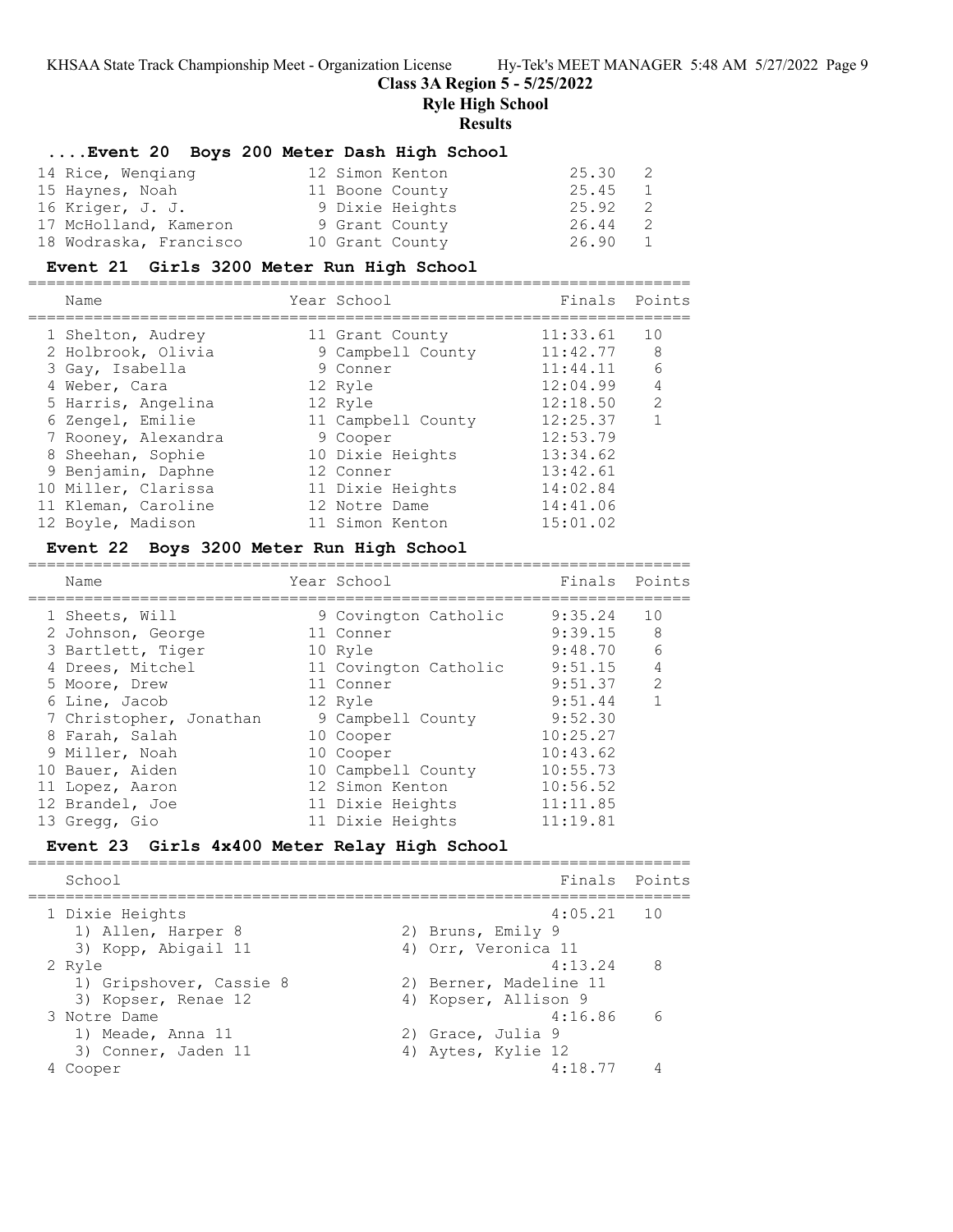## **Class 3A Region 5 - 5/25/2022**

**Ryle High School**

#### **Results**

## **....Event 23 Girls 4x400 Meter Relay High School**

| 1) Ruth, Macey 12         | 2) Colgan, Carys 8          |
|---------------------------|-----------------------------|
| 3) Brissey, Addyson 8     | 4) Iles, Gracie 8           |
| 5 Conner                  | $4:19.07$ 2                 |
| 1) Vonlehman, Isabella 10 | 2) Bhoolai, Chanler 11      |
| 3) Becknell, Paige 12     | 4) Vanlandingham, Ashlyn 12 |
| 6 Simon Kenton            | 4:30.67<br>$\overline{1}$   |
| 1) Atchley, Allie 10      | 2) Grunert, Leah 10         |
| 3) Staley, Isabella 12    | 4) Royer, Olivia 8          |
| 7 Campbell County         | 4:32.05                     |
| 1) Christopher, Aidan 9   | 2) Perkins, Ashley 12       |
| 3) Garlitz, Amanda 12     | 4) Collins, Allison 10      |
|                           |                             |

## **Event 24 Boys 4x400 Meter Relay High School**

======================================================================= School Finals Points ======================================================================= 1 Cooper 3:29.88 10 1) Stepner, Joshua 12 2) Harrison, Elijah 10 3) Winiger, Preston 10 4) Liversgowdy, Austin 11 2 Covington Catholic 3:31.26 8 1) Dickman, Jake 11 2) Rottinghaus, Ty 11 3) Flood, Josh 10 4) Gruner, Seth 12 3 Ryle 3:31.33 6 1) Hitch, Collin 12 2) Portwood, Braxton 10 3) Gallagher, Rian 12 (4) Webb, Samuel 12 4 Campbell County 3:37.74 4 1) Glass, Tate 10 2) Craddock, Dawson 10 3) Gunn, Connor 12 4) Lowther, Trenen 12 5 Dixie Heights 3:45.49 2 1) Gassama, Alioun 12 2) Kriger, J. J. 9 3) Hutson, Gavin 10 4) McDowell, Jared 9 6 Conner 3:47.52 1 1) Hanak, Ryan 12 2) Hanak, Charlie 10 3) Edmondson, Charlie 9 4) Impellitteri, Joseph 12

## **Event 43 Mixed 2x50 Meter Relay Unified**

| School                  | Finals<br>H#                      |
|-------------------------|-----------------------------------|
| 1 Boone County          | 15.86<br>-3                       |
| 1) Maury, Kenny 11      | 2) Kyle, Ryan 12                  |
| 2 Campbell County       | $\overline{\mathbf{3}}$<br>15.93  |
| 1) Athur, Beau 12       | 2) Verst, Tricia 10               |
| 3 Ryle 'E'              | 18.62 3                           |
| 1) Thomas, Cole 12      | 2) Knetch, Keegan<br>-7           |
| 4 Ryle 'J'              | 18.78 3                           |
| 1) Smith, Jameson 12    | 2) Gregory, Anna 11               |
| 5 Ryle 'D'              | $\overline{\phantom{a}}$<br>18.96 |
| 1) Eubank, Quinn 10     | 2) Gribben, Logan<br>- 9          |
| 6 Simon Kenton          | $19.12 \quad 2$                   |
| 1) Clarkson, Michael 12 | 2) Gill, Chase 12                 |
| 7 Ryle 'K'              | $\mathcal{R}$<br>19.33            |
| 1) Verax, Logan 10      | 2) Richardson, Isabella 7         |
| 8 Ryle 'F'              | 19.93<br>$\mathcal{R}$            |
| 1) Engel, Hannah 10     | 2) Zepahua, Jennifer 11           |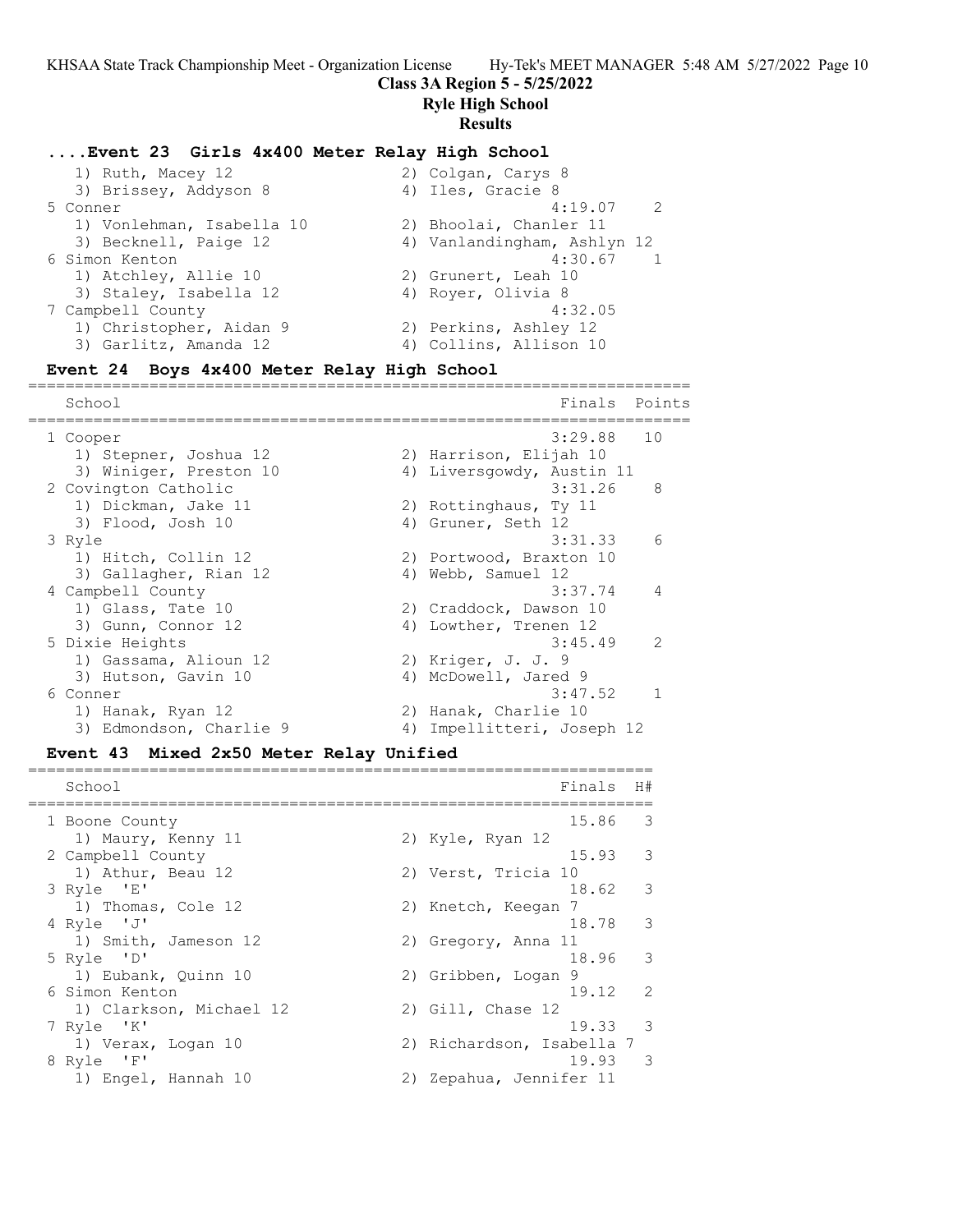## **Class 3A Region 5 - 5/25/2022**

**Ryle High School**

## **Results**

## **....Event 43 Mixed 2x50 Meter Relay Unified**

| 9 Grant County 'B'  | 21.72                       |
|---------------------|-----------------------------|
| 1) Day, Alexis 9    | 2) Lane, Johannah 8         |
| 10 Grant County     | 22.26<br>$\overline{1}$     |
| 1) Ray, Emma 9      | 2) Lane, Ellee 9            |
| 11 Dixie Heights    | $25.01 \t1$                 |
| 1) Jones, Molly 11  | 2) Guenther, Brynn 12       |
| 12 Ryle 'B'         | 27.99<br>$\mathcal{S}$      |
| 1) Oligee, Zach 10  | 2) Alexander, Anna Grace 12 |
| $13$ Ryle $'$ H'    | 28.82<br>$\overline{2}$     |
| 1) Poe, Amber 12    | 2) Freeze, Garrett 10       |
| 14 Ryle 'C'         | $29.45$ 2                   |
| 1) McKay, Claire 12 | 2) Ashcraft, Grace 12       |
| 15 Ryle             | 29.85 2                     |
| 1) Woolf, Alexis 10 | 2) Watts, Hayden 10         |

## **Event 44 Mixed 4x100 Meter Shuttle Hurdle Unified**

| School                | Finals                    |
|-----------------------|---------------------------|
| 1 Ryle                | 1:10.68                   |
| 1) Verax, Logan 10    | 2) Eibel, Isaac 11        |
| 3) Eubank, Ouinn 10   | 4) Gallucci, Vincent 8    |
| 2 Ryle 'B'            | 1:19.15                   |
| 1) Smith, Jameson 12  | 2) Knetch, Keegan 7       |
| 3) Thomas, Cole 12    | 4) Gribben, Logan 9       |
| 3 Ryle 'C'            | 1:51.06                   |
| 1) Robinson, Molly 11 | 2) Richardson, Isabella 7 |
| 3) McKay, Claire 12   | 4) Freeze, Garrett 10     |
| 4 Ryle 'E'            | 2:05.17                   |
| 1) Woolf, Alexis 10   | 2) Watts, Hayden 10       |
| 3) Oligee, Zach 10    | 4) Ashcraft, Grace 12     |

# **Event 45 Mixed 2x200 Meter Relay Unified**

| School                   | Finals                                                 |     |
|--------------------------|--------------------------------------------------------|-----|
| 1 Ryle                   | 1:05.09                                                |     |
| 1) Eubank, Quinn 10      | 2) Gallucci, Vincent 8                                 |     |
| 2 Campbell County        | 1:06.55                                                |     |
| 1) Steffen, Christian 12 | 2) Verst, Tricia 10                                    |     |
| 3 Boone County           | 1:09.18                                                |     |
| 1) Maury, Kenny 11       | 2) Kyle, Ryan 12                                       |     |
| 4 Ryle 'B'               | 1:12.15                                                |     |
| 1) Verax, Logan 10       | 2) Eibel, Isaac 11                                     |     |
| 5 Ryle 'C'               | 1:28.01                                                |     |
| 1) Thomas, Cole 12       | 2) Zepahua, Jennifer 11                                |     |
|                          | Women - High School - Team Rankings - 18 Events Scored |     |
| 121<br>1) Dixie Heights  | 2) Ryle                                                | 110 |
| 97<br>Notre Dame<br>3)   | 4) Campbell County                                     | 81  |
| 55<br>Conner<br>5)       | 6) Grant County                                        | 38  |
| 30<br>Cooper<br>7)       | 8) Simon Kenton                                        | 24  |
| 2<br>9) Boone County     |                                                        |     |

================================================================